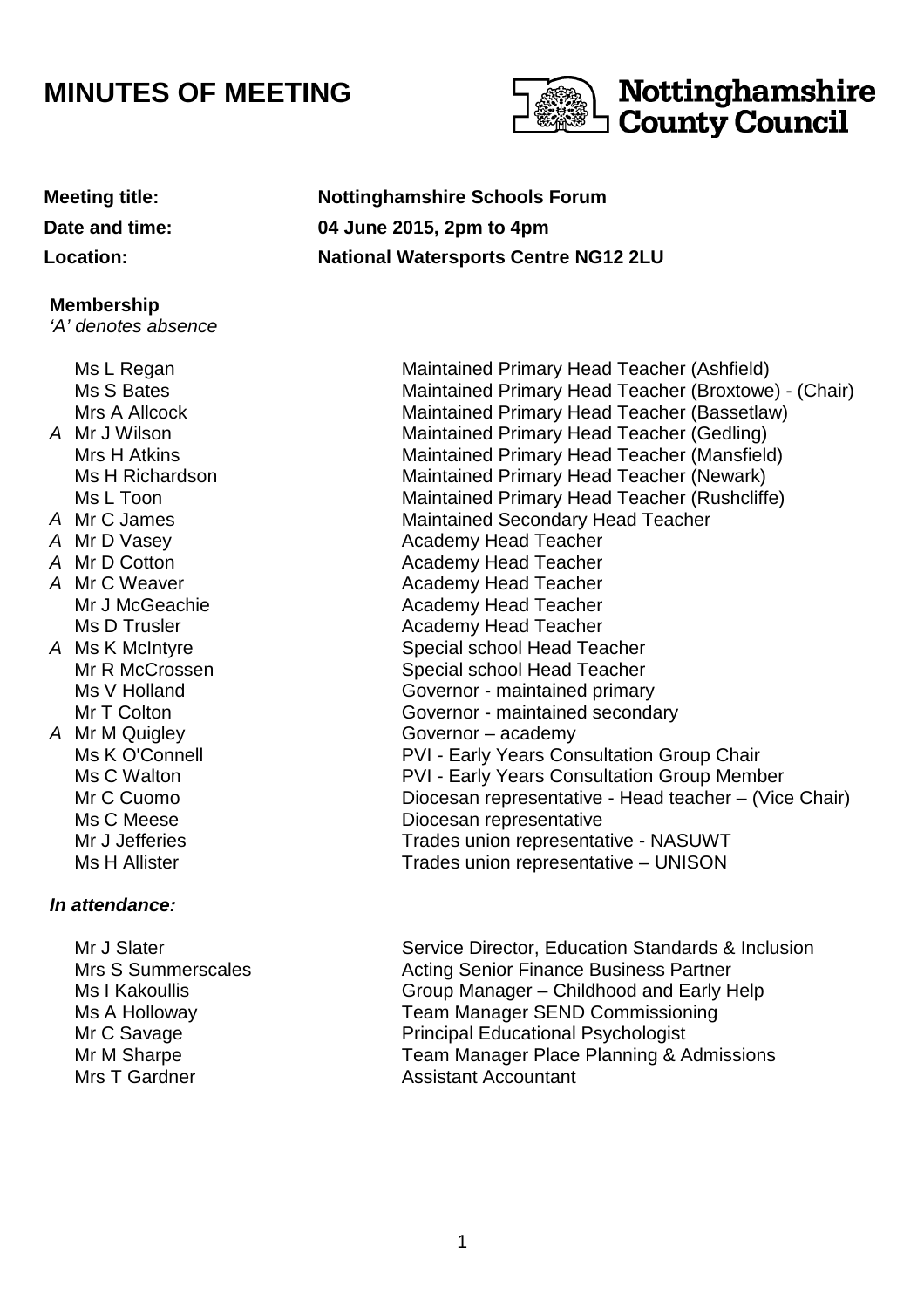|     |                                                                                                                                                                                                                                                                                                                                     | <b>ACTION</b> |
|-----|-------------------------------------------------------------------------------------------------------------------------------------------------------------------------------------------------------------------------------------------------------------------------------------------------------------------------------------|---------------|
| 1.  | Welcome                                                                                                                                                                                                                                                                                                                             |               |
|     | Sally Bates welcomed new members to the Forum, Adrienne Allcock, Walkeringham<br>Primary and Ly Toom, Willow Brook Primary and all present introduced themselves.                                                                                                                                                                   |               |
| 2.  | <b>Apologies for Absence</b>                                                                                                                                                                                                                                                                                                        |               |
|     | Apologies were received from Julian Wilson - Craig Weaver - Mike Quigley - Carlo<br>Cuomo (substitute attended Paul Burke) - Claire Meese - Hazel Allister (substitute<br>attended Larraine Maddison) and Derek Higton.                                                                                                             |               |
|     | <b>Meeting Format</b>                                                                                                                                                                                                                                                                                                               |               |
|     | A request was made and agreed to alter the running order of the agenda.<br>Item 4c Support for Schools to Safeguard Children would be presented after Item 4j<br>Key Stage 2 Pupil Growth / Basic Need due to the presenter Steve Edwards not<br>being available until later in the afternoon.                                      |               |
| 3.  | Minutes of the Previous Meetings $-5^{th}$ February 2015                                                                                                                                                                                                                                                                            |               |
|     | John Slater confirmed that an annual report was presented to the Children and<br>Young People's Committee on the 9 <sup>th</sup> February, a copy of which was circulated to<br>Forum Members on 23 <sup>rd</sup> February 2015.                                                                                                    |               |
|     | <b>Matters arising</b><br>Sally Bates informed the Forum that the Rushcliffe Heads were seeking support from<br>Kenneth Clarke for the work of F40 campaign group for fairer funding and a<br>suggestion to encourage other schools to contact their MP's collectively.                                                             |               |
|     | Sally Bates asked if the Forum would also support the F40 group and the goal of a<br>fairer funding system. Joe Jefferies also a member of the F40 group stressed how<br>support from all parties was greatly appreciated                                                                                                           |               |
|     | Support from the Schools Forum - F40 & National fairer funding system.                                                                                                                                                                                                                                                              |               |
|     | Votes for<br>Abstentions<br>Votes against                                                                                                                                                                                                                                                                                           |               |
|     | 13<br>$\overline{0}$<br>$\overline{0}$                                                                                                                                                                                                                                                                                              |               |
|     | Sue Summerscales highlighted that the meeting originally planned for Tuesday 22 <sup>nd</sup><br>September has been bought forward to Tuesday 15 <sup>th</sup> September due to venue<br>availability. Time and venue remains the same.<br>The rest of the minutes were accepted as a true record.                                  |               |
| 4a. | <b>Schools Budget Final Accounts 2014-15 &amp; Schools Reserve</b>                                                                                                                                                                                                                                                                  |               |
|     | Sue Summerscales presented the paper and took the members through Appendix A                                                                                                                                                                                                                                                        |               |
|     | Val Holland asked how the Early Years Dedicated School Grant (DSG) adjustment<br>came about and why. The Forum were advised that the 2014-15 Early Year's initial<br>allocation is based on pupil numbers from January 2014, once the January 2015<br>numbers are received allocations are adjusted to reflect 5/12 of January 2014 |               |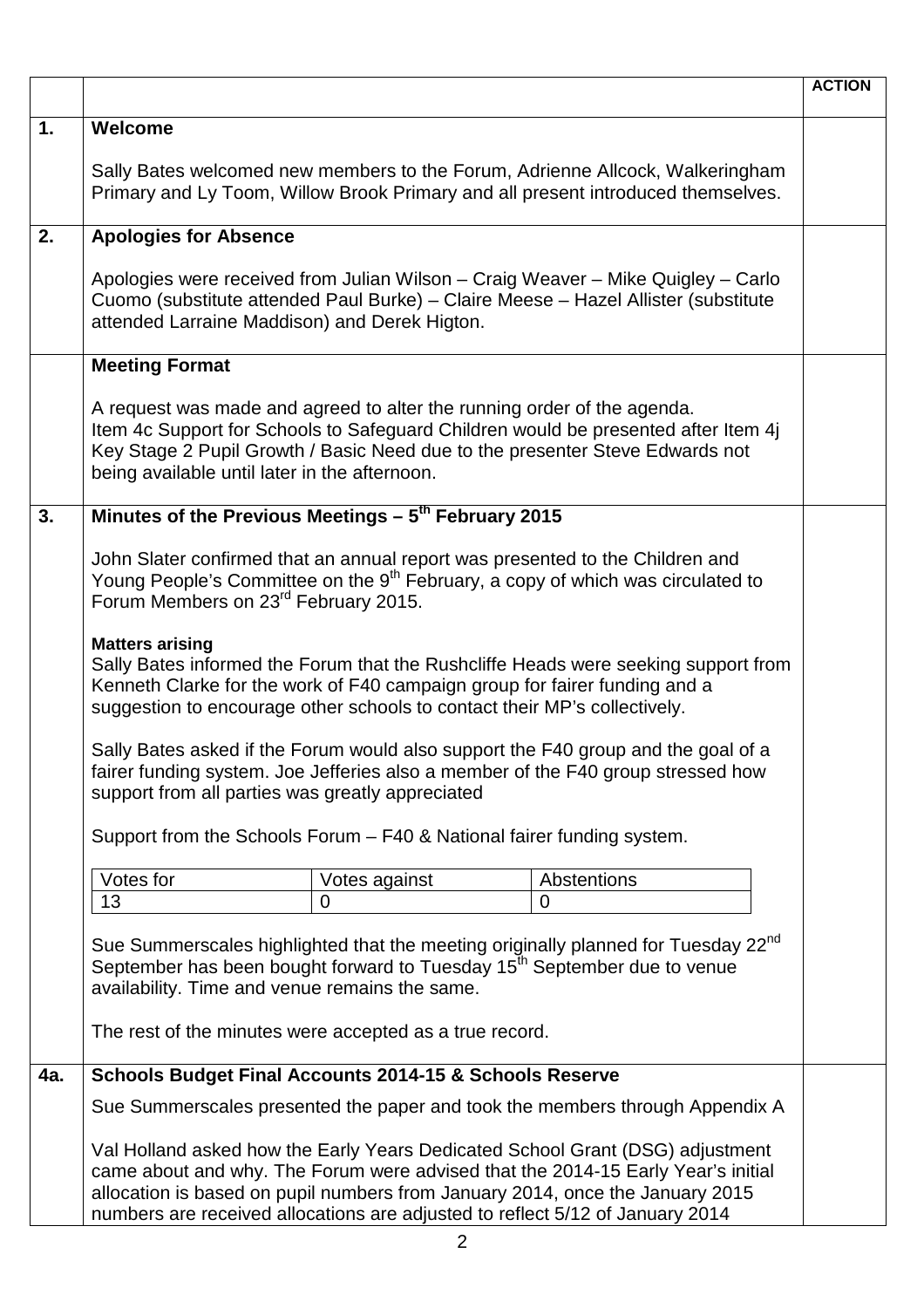|     | numbers and 7/12 of January 2015 numbers.                                                                                                                                                                                                                                                                                                |    |
|-----|------------------------------------------------------------------------------------------------------------------------------------------------------------------------------------------------------------------------------------------------------------------------------------------------------------------------------------------|----|
|     | Nottinghamshire had an increase in pupil numbers, therefore received additional<br>DSG allocation, but this was not enough to cover the early years overspend.                                                                                                                                                                           |    |
|     | <b>Family SEN underspend and carry forward.</b><br>Louise Regan queried the SEN underspend and carrying funds into the new year, as<br>was of the understanding that this was not allowed and should all be spent in year.                                                                                                               |    |
|     | Alison Holloway advised that in exceptional cases this was permissible and in order<br>to be transparent would look into this further. Members requested a report be bought<br>back with details and criteria for permissible cases.                                                                                                     | AH |
|     | <b>Recommendation</b><br>1. Notes the contents of the report – report noted.                                                                                                                                                                                                                                                             |    |
| 4b. | <b>Review of Schools Forum Membership</b>                                                                                                                                                                                                                                                                                                |    |
|     | Sue Summerscales presented the papers and explained the changes in membership.                                                                                                                                                                                                                                                           |    |
|     | James McGeachie was concerned with attendance levels; out of six academy<br>representatives only two were present. Was there something that could be done<br>about this, and was there anything within the constitution?<br>Sue Summerscales responded that there was nothing in the constitution regarding<br>the levels of attendance. |    |
|     | Louise Regan agreed with James McGeachie, if we compared with governor<br>membership - three missed meetings and governors would be disqualified for non-<br>attendance.                                                                                                                                                                 |    |
|     | Forum members would like to address non-attendance, as areas and schools are not<br>being represented.                                                                                                                                                                                                                                   |    |
|     | Tony Colton asked if governors are aware of the Schools Forum, as there is a lack of<br>general knowledge surrounding the Schools Forum.<br>Sue Summerscales advised members that there is a public Nottinghamshire's<br>Schools Forum website where all papers, membership details etc are available for all<br>to access.              |    |
|     | Donna Trusler, added that with more academies being part of multi trust academies,<br>Principals and C.E.O. feel more removed from the whole process.                                                                                                                                                                                    |    |
|     | James McGeachie asked what the quorate percentage was for Schools Forum; Sue<br>Summerscales advised this to be 40% of membership excluding vacancies.                                                                                                                                                                                   |    |
|     | Louise Regan felt that as a representative on the Forum if you were unable to attend,<br>it should be the representative's responsibility to appoint a replacement. Adrienne<br>Allcock agreed with Louise Regan.                                                                                                                        |    |
|     | James McGeachie asked if academy representatives were area based, advised that<br>they were not. Concern was expressed here as you could have a situation where<br>only a certain area of Nottinghamshire is represented.<br>Louise Regan confirmed that the maintained primary sector was in areas.                                     |    |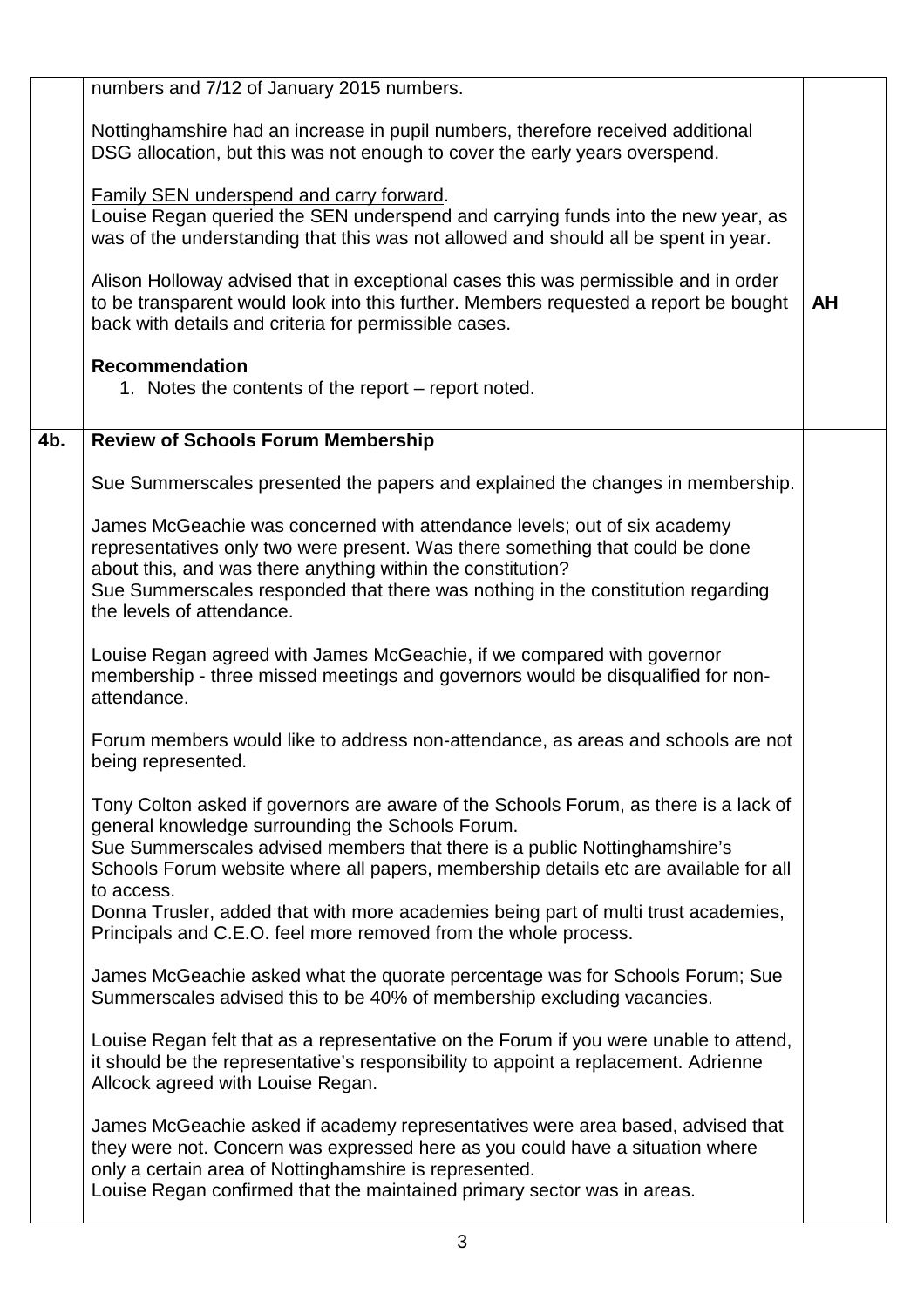|    | Chris Walton suggested a letter be sent to the DFE to highlight the point that the<br>constitution does not address attendance levels.                                                                                                                                                                                                                                                                                                                                                                                                                                                                                                                                                                                                          |               |                                                                                      |  |
|----|-------------------------------------------------------------------------------------------------------------------------------------------------------------------------------------------------------------------------------------------------------------------------------------------------------------------------------------------------------------------------------------------------------------------------------------------------------------------------------------------------------------------------------------------------------------------------------------------------------------------------------------------------------------------------------------------------------------------------------------------------|---------------|--------------------------------------------------------------------------------------|--|
|    | <b>Please Note</b><br>Upon investigation attendance levels are a matter for local discretion. A brief paper<br>will be presented at the next meeting.                                                                                                                                                                                                                                                                                                                                                                                                                                                                                                                                                                                           |               |                                                                                      |  |
|    | <b>Recommendation/s</b><br>1. Notes the content of the report – report noted<br>2. Agrees to the membership as set out in paragraph 7 of the report                                                                                                                                                                                                                                                                                                                                                                                                                                                                                                                                                                                             |               |                                                                                      |  |
|    | Votes for                                                                                                                                                                                                                                                                                                                                                                                                                                                                                                                                                                                                                                                                                                                                       | Votes against | Abstentions                                                                          |  |
|    | 13                                                                                                                                                                                                                                                                                                                                                                                                                                                                                                                                                                                                                                                                                                                                              | 0             | $\Omega$                                                                             |  |
| 4d | <b>Trade Union - Verbal Update</b><br>Louise Regan gave some background detail on the trade union budget what it was                                                                                                                                                                                                                                                                                                                                                                                                                                                                                                                                                                                                                            |               |                                                                                      |  |
|    | used for and the reason why it was looked at in more depth. Thanked Joe Jefferies<br>and the working group for all their work, Sally Bates seconded this.                                                                                                                                                                                                                                                                                                                                                                                                                                                                                                                                                                                       |               |                                                                                      |  |
|    | The group have had a number of meetings which have been interesting with good<br>discussion. A joint letter from Sally Bates and John Slater has since gone out to<br>Academies which has resulted in a number of academies enquiring and paying into<br>the pot.<br>Protocol on schools and trade unions has been worked on which is currently with HR,<br>once completed this will be circulated to forum members and then more formally to<br>all schools.<br>Helen Atkins thanked the working group for all the work and felt that the protocol was<br>a vital piece of work.<br>Donna Trusler advised that the area she represents is unlikely to change their minds<br>and contribute to the trade union pot, and queried their position. |               |                                                                                      |  |
|    |                                                                                                                                                                                                                                                                                                                                                                                                                                                                                                                                                                                                                                                                                                                                                 |               |                                                                                      |  |
|    |                                                                                                                                                                                                                                                                                                                                                                                                                                                                                                                                                                                                                                                                                                                                                 |               |                                                                                      |  |
|    |                                                                                                                                                                                                                                                                                                                                                                                                                                                                                                                                                                                                                                                                                                                                                 |               |                                                                                      |  |
|    | contribution but may not have a representative during the school day.                                                                                                                                                                                                                                                                                                                                                                                                                                                                                                                                                                                                                                                                           |               | This is a national problem that needs to be played out; individuals are making their |  |
|    | Helen Richardson asked who would be able to use the trade union facilitates, the<br>advice was that only schools that contributed to this would be able to use this,<br>schools that did not contribute would not.                                                                                                                                                                                                                                                                                                                                                                                                                                                                                                                              |               |                                                                                      |  |
| 4e | <b>Heads Count</b>                                                                                                                                                                                                                                                                                                                                                                                                                                                                                                                                                                                                                                                                                                                              |               |                                                                                      |  |
|    | Adrienne Allcock presented the paper, and explained that when the paper was<br>bought to the Forum for 14-15, members requested more justifications and data to<br>support the request. Adrienne Allcock explained due to the nature of help provided it<br>was difficult to present data in a statistical way.                                                                                                                                                                                                                                                                                                                                                                                                                                 |               |                                                                                      |  |
|    | Sally Bates - help provided is beneficial to new heads.<br>Louise Regan – support invaluable and very helpful as primary heads can feel very<br>isolated.<br>Donna Trusler supported this as well.                                                                                                                                                                                                                                                                                                                                                                                                                                                                                                                                              |               |                                                                                      |  |
|    |                                                                                                                                                                                                                                                                                                                                                                                                                                                                                                                                                                                                                                                                                                                                                 |               |                                                                                      |  |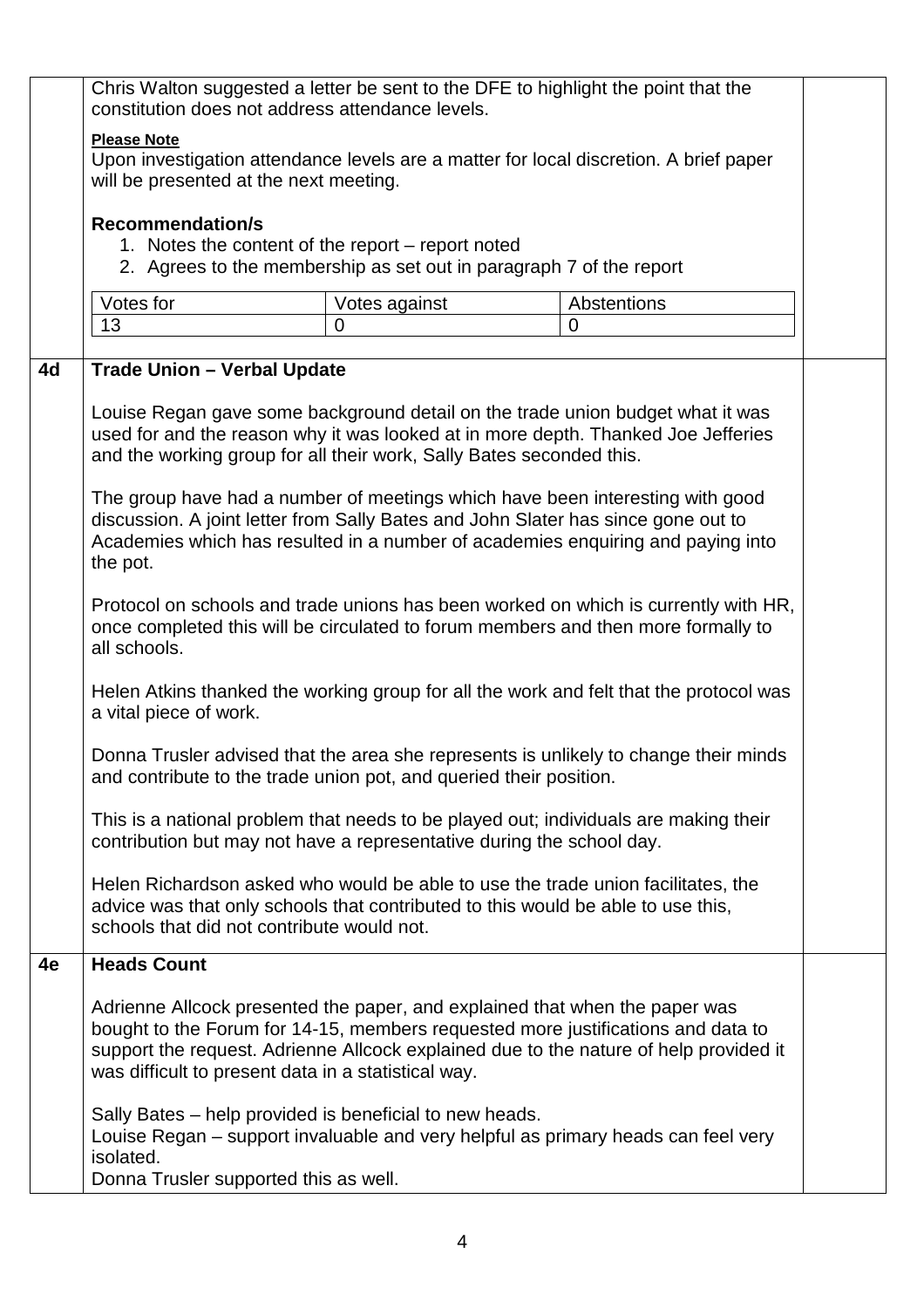| James McGeachie suggested a flyer for secondary heads to encourage take up. |                                            |                                                                                                                                                                                                                                                      |                                                                                                                                                                                                                                                                                                                                                                                                                                                                                                                                                                                                                                                                                                                                                   |  |
|-----------------------------------------------------------------------------|--------------------------------------------|------------------------------------------------------------------------------------------------------------------------------------------------------------------------------------------------------------------------------------------------------|---------------------------------------------------------------------------------------------------------------------------------------------------------------------------------------------------------------------------------------------------------------------------------------------------------------------------------------------------------------------------------------------------------------------------------------------------------------------------------------------------------------------------------------------------------------------------------------------------------------------------------------------------------------------------------------------------------------------------------------------------|--|
|                                                                             | <b>Recommendation/s</b><br>DSG underspend. | 1. Notes the content of the report – report noted                                                                                                                                                                                                    | 2. Agrees to make an allocation to Heads Count of £37,950 in 2015/16 from the                                                                                                                                                                                                                                                                                                                                                                                                                                                                                                                                                                                                                                                                     |  |
| Votes for                                                                   |                                            | Votes against                                                                                                                                                                                                                                        | Abstentions                                                                                                                                                                                                                                                                                                                                                                                                                                                                                                                                                                                                                                                                                                                                       |  |
| 13                                                                          |                                            | $\overline{0}$                                                                                                                                                                                                                                       | 0                                                                                                                                                                                                                                                                                                                                                                                                                                                                                                                                                                                                                                                                                                                                                 |  |
| primary schools.                                                            | <b>Recommendation/s</b>                    | year's providers and how some have actually gone out of business.                                                                                                                                                                                    | Irene Kakoullis presented the paper, which is supported by Chris Walton and Karen<br>O'Connell seconded this. Chris Walton explained the national problem facing early<br>Sue Summerscales clarified that this request is not just for PVI's but also for all                                                                                                                                                                                                                                                                                                                                                                                                                                                                                     |  |
|                                                                             |                                            | 1. Notes the content of the report – report noted<br>schools backdated to April 2015 at a cost of £1.5m;<br>consultation for 2016/17, specifically;<br>the base funding rate for three and four year olds<br>the base funding rate for two year olds | 2. Subject to EFA agreement approves, in principle the use of underspend on<br>two year old places to make an additional goodwill payment to schools and<br>PVI providers for 2015/16 only. This will temporarily increase the hourly rate<br>for funded three and four year olds to £4.00 for PVIS and £3.90 for maintained<br>3. Approves the use of underspend on two year old trajectory funding to maintain<br>the hourly rate for two year olds at £5.09 for 2015/16 only at a cost of £430k;<br>4. Approves the inclusion of the EYSFF in the Schools local funding formula<br>the criteria for and value of the deprivation supplement included in the EYSFF<br>the meal allowance for children attracting the deprivation supplement and |  |
| $\blacksquare$<br>$\blacksquare$<br>۰<br>$\overline{\phantom{a}}$           |                                            | attending a session which spans the lunch period<br>was historically less than 20 places;                                                                                                                                                            | the sustainability supplement for schools whose nursery unit/foundation unit                                                                                                                                                                                                                                                                                                                                                                                                                                                                                                                                                                                                                                                                      |  |
| Votes for                                                                   |                                            | Votes against                                                                                                                                                                                                                                        | Abstentions                                                                                                                                                                                                                                                                                                                                                                                                                                                                                                                                                                                                                                                                                                                                       |  |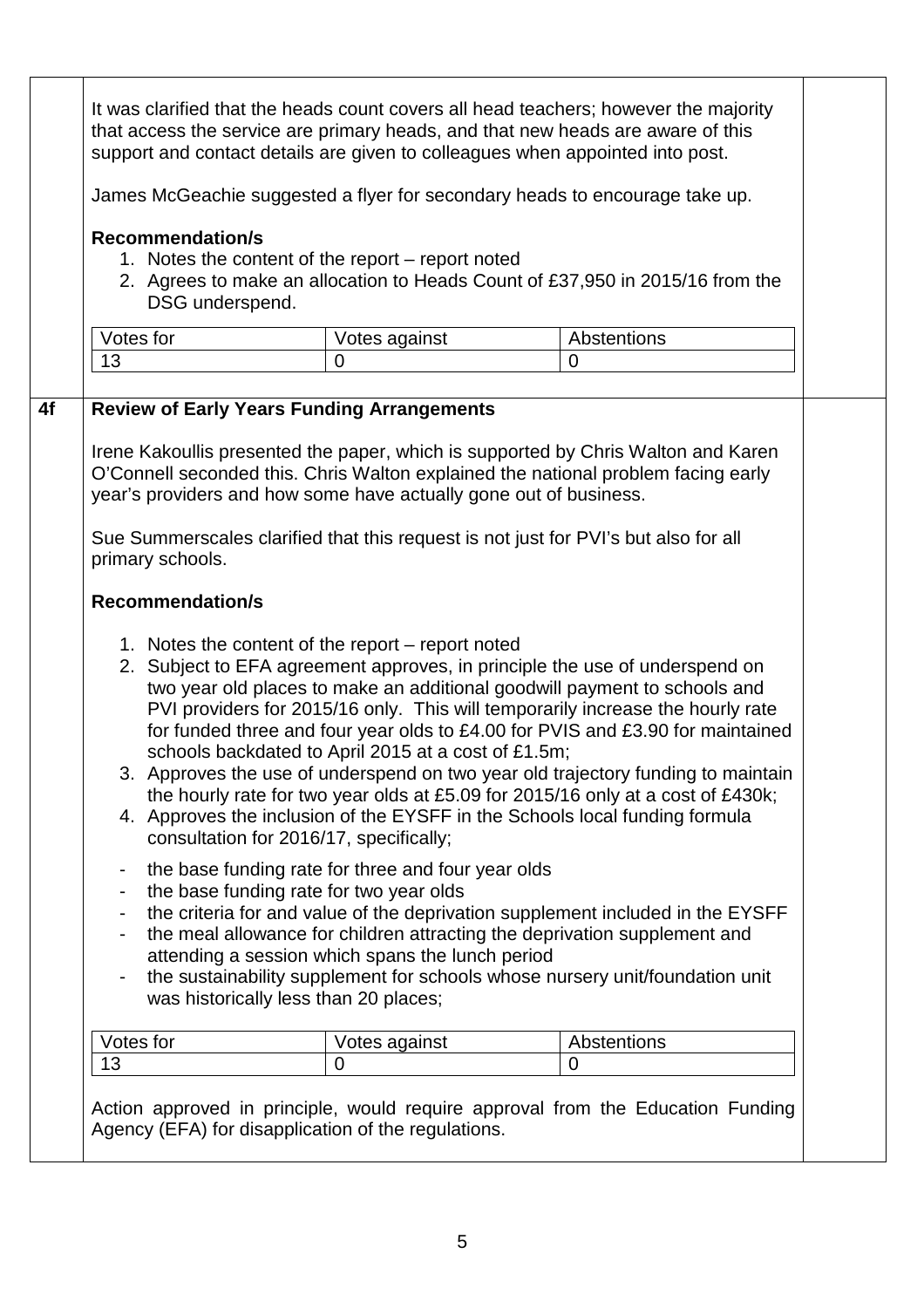| 4g | <b>SEN Review 2015</b>                                                                                                                                                                                                                                                                                                                                                                                                                                                                                                                                            |              |
|----|-------------------------------------------------------------------------------------------------------------------------------------------------------------------------------------------------------------------------------------------------------------------------------------------------------------------------------------------------------------------------------------------------------------------------------------------------------------------------------------------------------------------------------------------------------------------|--------------|
|    | Alison Holloway presented the paper.                                                                                                                                                                                                                                                                                                                                                                                                                                                                                                                              |              |
|    | Helen Akins was shocked that the paper had come to the Forum for a request for<br>Funding to review SEN, in the Mansfield area there is a partnership set up that works                                                                                                                                                                                                                                                                                                                                                                                           |              |
|    | If the Local authority wishes to review SEN, then it should be funded from within the<br>Local Authority. Previous reviews where Head teachers have been the driving force<br>behind them at the request of the Local Authority has been carried out by Heads with<br>no additional resources, and did not agree with the request presented.                                                                                                                                                                                                                      |              |
|    | Sally Bates advised that all are entitled to their own individual views; an approval of<br>the recommendations is in the hands of the Schools Forum.<br>John Slater commented that if not approved by the Forum to fund from the school's<br>underspend the funding would be found from elsewhere but at a cost of another<br>service. The SEBD review and implementation was successful and would like to<br>extend this way of working to the three year statutory SEN review, with a senior<br>position as per the recommendation which would benefit schools. |              |
|    | Helen Akins – SEBD review worked due to the commitment of Heads and the work<br>that was invested by them with a lot of this being done in spare time, with no<br>resources targeted to the schools / Heads involved. The Local Authority is constantly<br>reviewing, when we need to just get current processors embedded first. Primary<br>schools in Ashfield do not want the High Level Needs (HLN) budget in its current<br>format.                                                                                                                          |              |
|    | Charles Savage – High Level Needs budget, it's not the Local Authorities intention to<br>put this out to schools. The review would benefit being a joint thorough review like<br>the SEBD review which worked because of resources and time invested. He posed<br>the question, what sort of review would the Forum want, as resources would impact<br>this.                                                                                                                                                                                                      |              |
|    | Helen Atkins – queried the pilot study phase, behaviour leaders have requested<br>information and as yet nothing has been received from the Local Authority. She takes<br>on board comments made by both John Slater and Charles Savage however how the<br>money has been spent on the pilot phase needs to be more transparent and wishes<br>to highlight this matter to forum members.                                                                                                                                                                          |              |
|    | Sally Bates was concerned with the lack of transparency surrounding pilots, it needs<br>to be resolved and requested this be an agenda item at the next Forum meeting.                                                                                                                                                                                                                                                                                                                                                                                            | <b>JS/CS</b> |
|    | James McGeachie – current system is not working and welcomes a review. The<br>question was whether 0.6 FTE was required as some Rushcliffe Heads are already<br>aware of what is happening with regards this.<br>Louise Regan was concerned that from discussions around the table a pilot for this<br>was already underway, therefore why was the Forum been asked to approve this?                                                                                                                                                                              |              |
|    | Chris Walton advised as it is a statutory requirement to review SEN, why is a<br>recommendation been bought to the forum.                                                                                                                                                                                                                                                                                                                                                                                                                                         |              |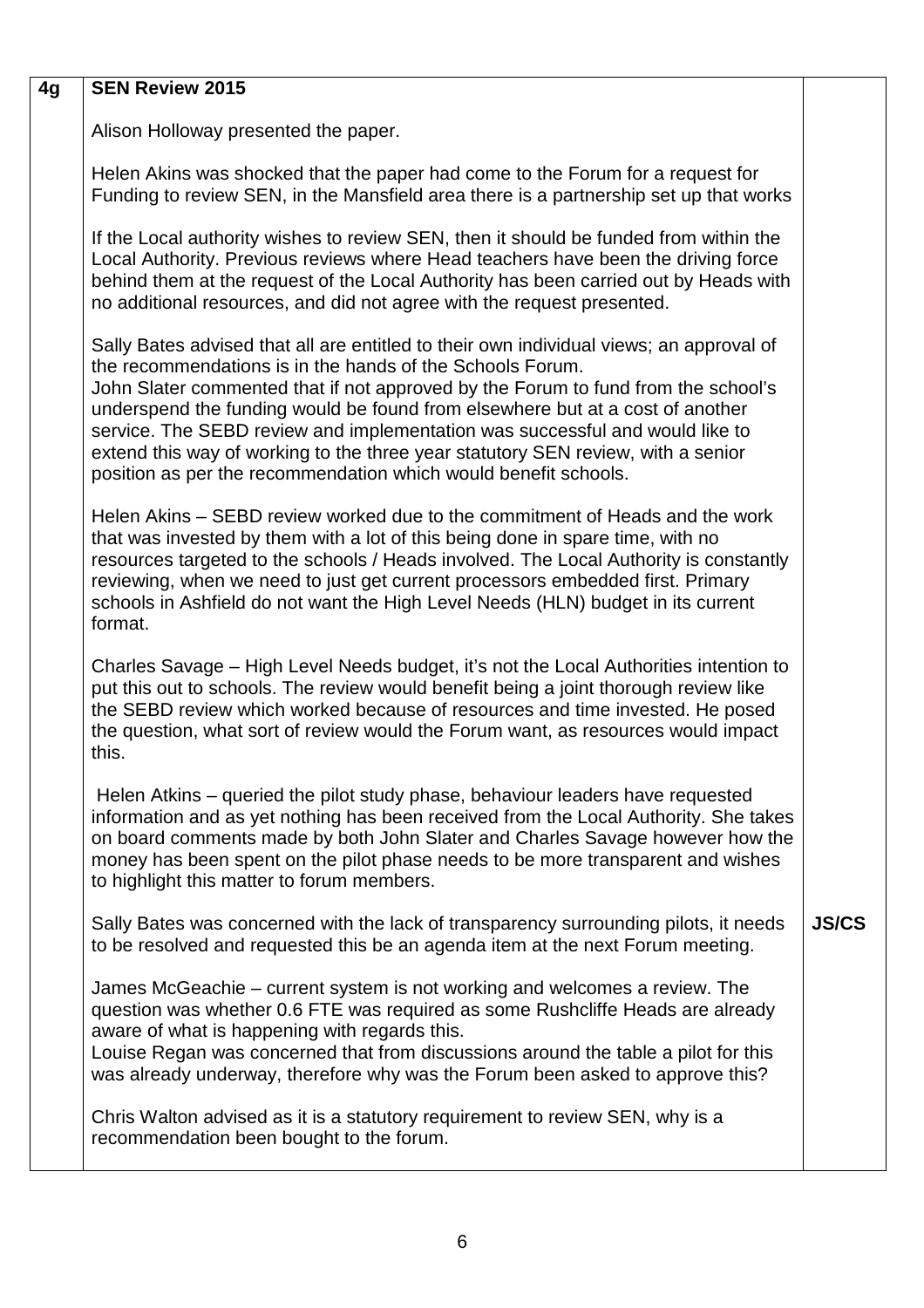|    | <b>Recommendation/s</b>                                                                                                                                                                                                                                                                                                                                                                                                                                                  |               |             |  |
|----|--------------------------------------------------------------------------------------------------------------------------------------------------------------------------------------------------------------------------------------------------------------------------------------------------------------------------------------------------------------------------------------------------------------------------------------------------------------------------|---------------|-------------|--|
|    | 1. Does the Schools Forum want a review of SEN                                                                                                                                                                                                                                                                                                                                                                                                                           |               |             |  |
|    |                                                                                                                                                                                                                                                                                                                                                                                                                                                                          |               |             |  |
|    | Votes for                                                                                                                                                                                                                                                                                                                                                                                                                                                                | Votes against | Abstentions |  |
|    |                                                                                                                                                                                                                                                                                                                                                                                                                                                                          | N/A           | N/A         |  |
|    |                                                                                                                                                                                                                                                                                                                                                                                                                                                                          |               |             |  |
|    | Based on the above result a decision was made not to vote on recommendation 2.                                                                                                                                                                                                                                                                                                                                                                                           |               |             |  |
| 4h | <b>Support for School Based EIS &amp; HR Investigations</b>                                                                                                                                                                                                                                                                                                                                                                                                              |               |             |  |
|    | John Slater presented the paper on behalf of Marion Clay.                                                                                                                                                                                                                                                                                                                                                                                                                |               |             |  |
|    | This was a complex area and HR always use their own people, funding was required                                                                                                                                                                                                                                                                                                                                                                                         |               |             |  |
|    | for the back fill of personnel so that this function can be carried out.                                                                                                                                                                                                                                                                                                                                                                                                 |               |             |  |
|    | James McGeachie asked if this was only available to schools & academies that buy<br>back the HR package.                                                                                                                                                                                                                                                                                                                                                                 |               |             |  |
|    | Helen Akins asked as her schools had already bought back the HR & EIS package<br>should this service not already be included. John Slater explained it was a budget<br>under pressure which required a bit of support. She also asked why this amount had<br>not been included in the original cost of the sold service.<br>Adrienne Allcock pointed out that though many schools may buy the HR package<br>only a few schools buy back the EIS package causing pressure |               |             |  |
|    | <b>Recommendation/s</b>                                                                                                                                                                                                                                                                                                                                                                                                                                                  |               |             |  |
|    | 1. Note the contents of the report – report was noted.<br>2. Agree to make an allocation, from the DSG underspend, of £50,000 per<br>annum with effect from the current financial year to support maintained<br>schools with the costs of providing an EIA during a school based investigation.<br>3. Monitors the fund on a yearly basis to ensure funds are allocated in line with<br>the agreed criteria                                                              |               |             |  |
|    | Votes for                                                                                                                                                                                                                                                                                                                                                                                                                                                                | Votes against | Abstentions |  |
|    | 8                                                                                                                                                                                                                                                                                                                                                                                                                                                                        | 1             | 4           |  |
|    | Vote was for 2015-16 only, for 2016-17 onwards this should be included in EIS buy<br>back package.<br>Tony Colton left the meeting.                                                                                                                                                                                                                                                                                                                                      |               |             |  |
| 4i | <b>Cost Recovery Mechanism (CRM) Audit</b>                                                                                                                                                                                                                                                                                                                                                                                                                               |               |             |  |
|    | Charles Savage presented the paper.                                                                                                                                                                                                                                                                                                                                                                                                                                      |               |             |  |
|    | Louise Regan – Ashfield schools are more than happy to pay the £10,000 and feels<br>the full cost should be charged, as it's not sufficient enough to act as a disincentive.                                                                                                                                                                                                                                                                                             |               |             |  |
|    | <b>Recommendation</b>                                                                                                                                                                                                                                                                                                                                                                                                                                                    |               |             |  |
|    | 1. That the Schools Forum notes the content of this report – reported noted                                                                                                                                                                                                                                                                                                                                                                                              |               |             |  |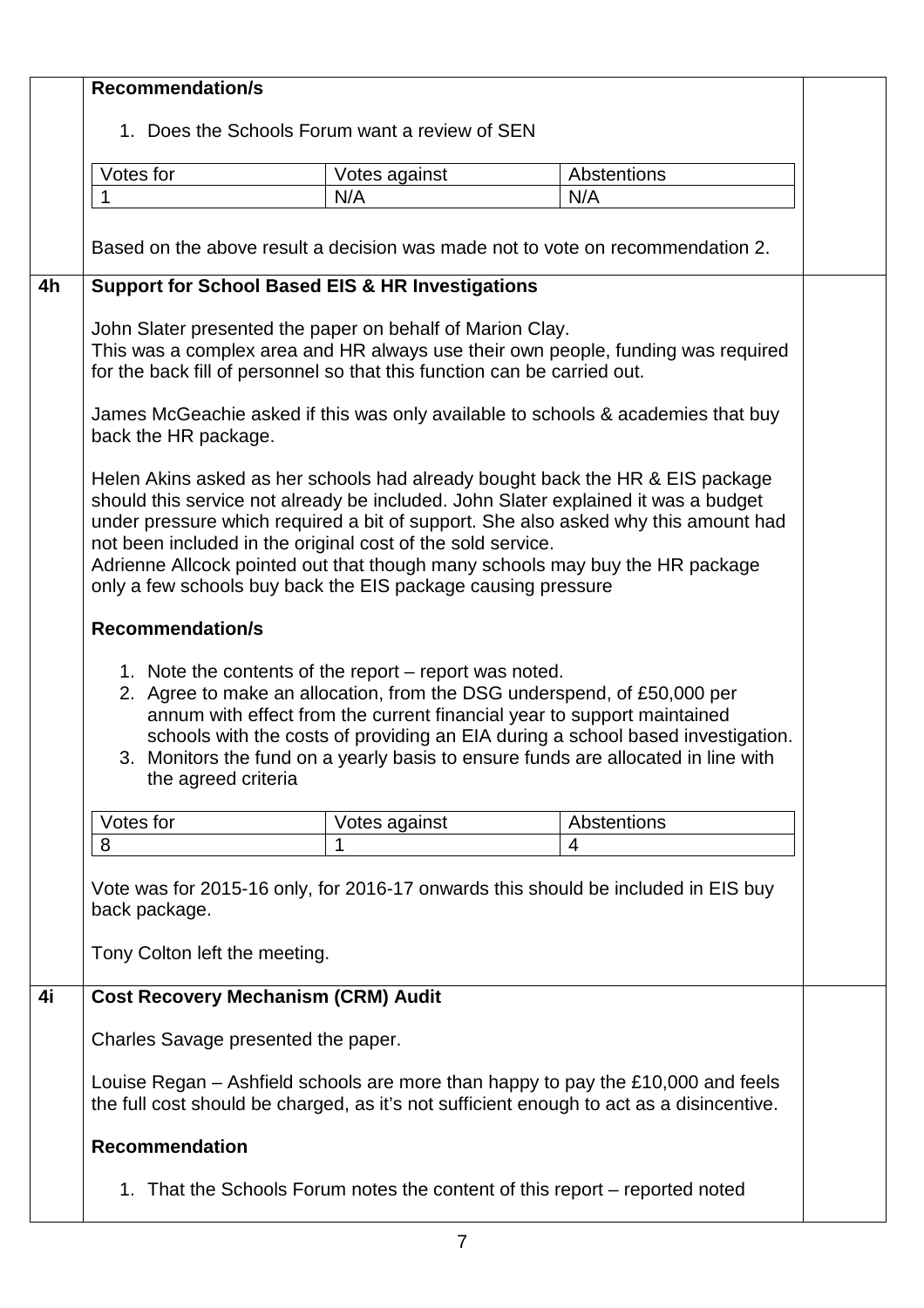# **4j Key Stage 2 Pupil Growth / Basic Need Fund**

Mike Sharp presented the papers.

Louise Regan was in support and commented that the funds were managed very well and schools were challenged upon request of an allocation

Val Holland requested clarifications around whether the schools in receipt of this allocation received the (AWPU) Basic Entitlement for these pupils. Sally Bates clarified that for 2015-16 schools are funded on their 2014 October census, therefore schools would not receive the basic entitlement. Pupil growth fund is to cover where there has been a large increase in pupil numbers and a school is required to employer an additional teacher to comply with key stage 1 infant class size regulation.

Mike Sharp made an amendment to page 3, point 18 first paragraph. Amount £22,832 was changed to £26,832

# **Recommendation/s**

- 1. Agrees to extend the use of PGF allocations to support staffing costs in key stage 2 for those schools that have increased their PAN by 20 pupils or more, following school expansion.
- 2. Agrees to maintain the total Pupil Growth Fund at £1m for financial year 2016/17 (£800k staffing PGF and £200k non-staffing PGF), in preparation for the increased demands placed on school budgets following school expansions and meeting the additional demand for school places.
- 3. Approves the use of £81,000 from the carry forward underspend to ensure that the 3 schools who increased their PANs by 20 or more in 2012/13 can receive PGF allocations from September 2015 to support Key Stage 2 staffing costs.
- 4. Continues to monitor the allocations of PGF on an annual basis

| Votes for | Votes against | Abstentions<br>⊶ |  |
|-----------|---------------|------------------|--|
|           |               |                  |  |

# **4c Support for Schools to Safeguard Children**

Steve Edwards presented the report via a power-point presentation.

Adrienne Allcock asked that with a 1/3 of the funding request going towards training would this be free at point of delivery. Steve Edwards confirmed this would be free not just for schools but also free to parents.

Karen O'Connell has worked with Childline and they dealt with an abundance of calls of this nature, and she fully supports this proposal.

Steve Edwards asked for representatives from the Forum to engage and work with the Local Authority in the development of the programme.

Chris Walton – programme is geared around school age pupils, and asked about extending this to younger children.